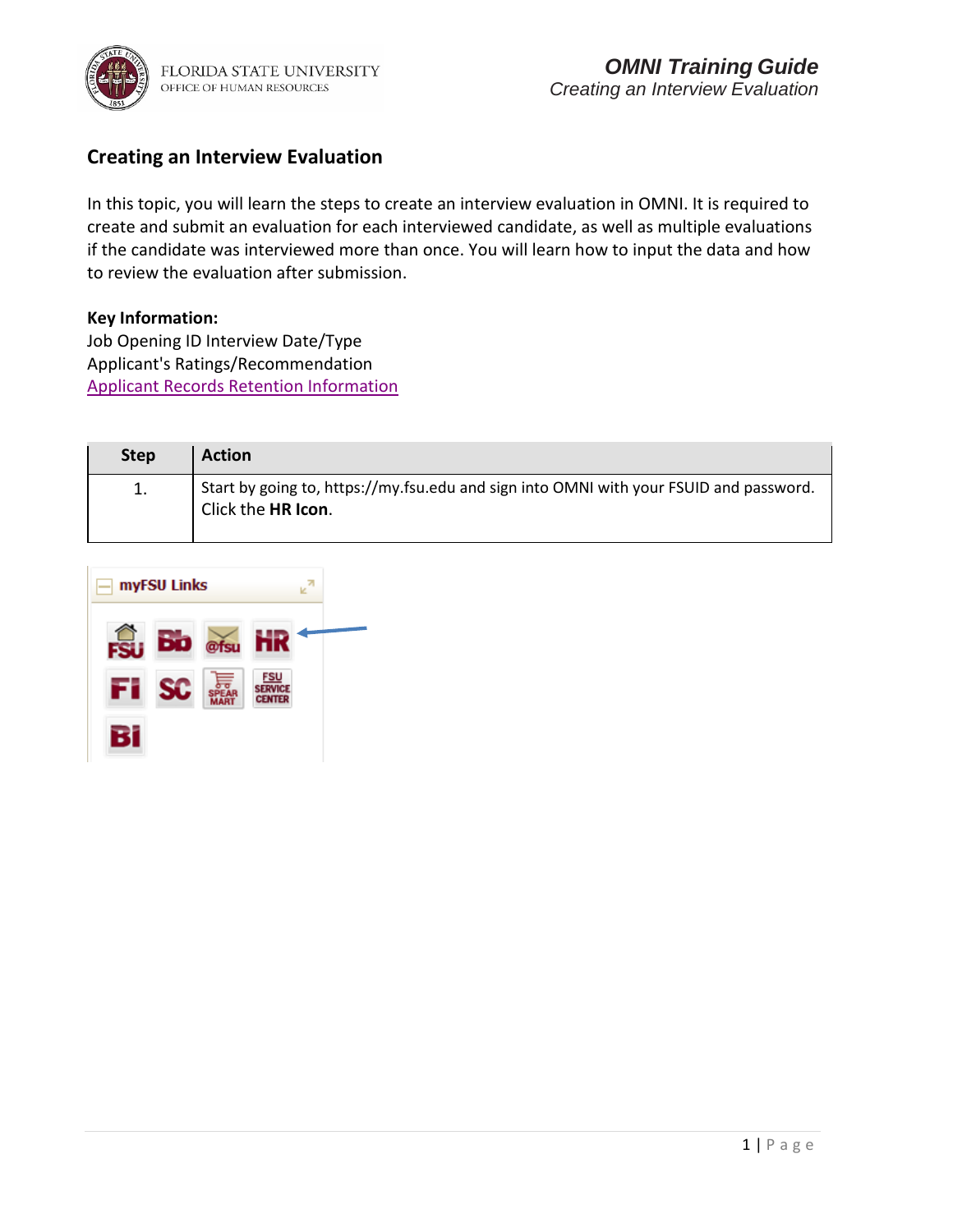| <b>Step</b> | <b>Action</b>                                                                                                        |
|-------------|----------------------------------------------------------------------------------------------------------------------|
| 2.          | Click on Main Menu > Recruiting > Search Job Openings<br>Enter the appropriate Job Opening ID number & click Search. |

|   | Main Menu $\blacktriangledown$<br>$\rightarrow$                                                                                                                                                                                              | Recruiting v > Search Job Openings |
|---|----------------------------------------------------------------------------------------------------------------------------------------------------------------------------------------------------------------------------------------------|------------------------------------|
|   | <b>Search Menu:</b>                                                                                                                                                                                                                          |                                    |
|   |                                                                                                                                                                                                                                              | $\circledcirc$                     |
|   |                                                                                                                                                                                                                                              | ÷<br>ings                          |
|   | Org Chart Viewer                                                                                                                                                                                                                             |                                    |
|   | Self Service                                                                                                                                                                                                                                 |                                    |
|   | <b>FACET</b>                                                                                                                                                                                                                                 |                                    |
| œ | Manager Self Service                                                                                                                                                                                                                         | $\mathbf Q$                        |
| n | $e$ $PAF+$                                                                                                                                                                                                                                   |                                    |
|   | eORR Online Role Request                                                                                                                                                                                                                     |                                    |
| Ò | n and the second second second second second second second second second second second second second second second second second second second second second second second second second second second second second second se<br>Recruiting | Administration<br>Þ                |
| n | n<br>Workforce Administratio                                                                                                                                                                                                                 | Reports                            |
| Ò | E<br>Compensation                                                                                                                                                                                                                            | Recruiting Home                    |
| n | Ħ<br>Time and Labor                                                                                                                                                                                                                          | Search Job Openings                |
| Ò | Ľ<br>Payroll for North Americ                                                                                                                                                                                                                | Create Job Opening                 |
| Ò | E<br>Workforce Developmen                                                                                                                                                                                                                    | Interview Calendar                 |
|   | Ľ<br>Organizational Developi                                                                                                                                                                                                                 | Pending Approvals                  |
|   | Ħ<br>Set Up HCM                                                                                                                                                                                                                              | Saved Searches                     |
|   | <b>Enterprise Components</b>                                                                                                                                                                                                                 |                                    |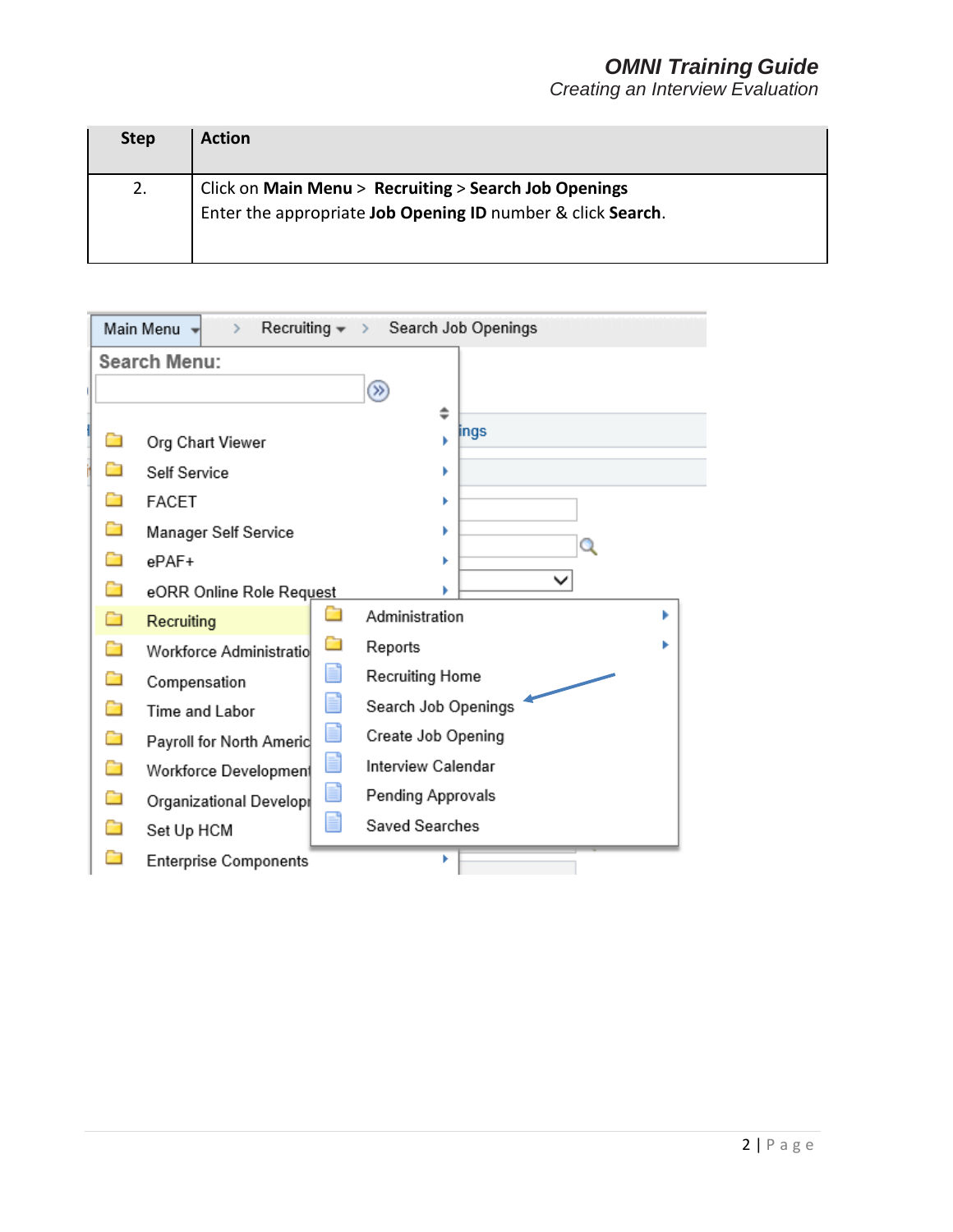|                     | <b>OMNI Human Resources</b> |               |                                                                  |                  |
|---------------------|-----------------------------|---------------|------------------------------------------------------------------|------------------|
| Favorites -         | Main Menu $\star$           |               | > Recruiting $\star$ > Search Job Openings                       |                  |
|                     |                             |               |                                                                  |                  |
| Search Job Openings |                             |               |                                                                  |                  |
|                     |                             |               | K Recruiting Home   母 Create Job Opening   n Search Job Postings |                  |
| Search Criteria (?) |                             |               |                                                                  |                  |
|                     | <b>Job Posting Title</b>    |               |                                                                  |                  |
|                     | Job Opening ID              |               |                                                                  | $40108 \times Q$ |
|                     |                             | Status   Open |                                                                  |                  |
|                     | <b>Most Recent Activity</b> |               |                                                                  |                  |
|                     | Job Opening Type            |               |                                                                  |                  |
|                     |                             | Hot Job       |                                                                  | ◡                |
|                     | <b>My Association</b>       |               |                                                                  | ◡                |
|                     | <b>Hiring Manager</b>       |               |                                                                  | Q                |
|                     |                             | Recruiter     |                                                                  | Q                |
|                     | <b>Created By</b>           |               |                                                                  | Q                |
|                     | <b>Business Unit</b>        |               |                                                                  | Q                |
|                     | Department                  |               |                                                                  |                  |
|                     | <b>Position Number</b>      |               |                                                                  | Q                |
|                     | Recruitment Contact         |               |                                                                  |                  |
| Search              | Clear                       |               |                                                                  |                  |

| <b>Step</b> | <b>Action</b>                     |
|-------------|-----------------------------------|
| 3.          | Click the Job Opening title link. |
|             |                                   |

| <b>OMNI Human Resources</b><br>Main Menu v<br>Favorites $\sim$        | Recruiting $\sim$ > |               | Search Job Openings         |                            |                           |                       |                                   |                 |                                  |
|-----------------------------------------------------------------------|---------------------|---------------|-----------------------------|----------------------------|---------------------------|-----------------------|-----------------------------------|-----------------|----------------------------------|
| Search Job Openings                                                   |                     |               |                             |                            |                           |                       |                                   |                 |                                  |
| Recruiting Home   <b>B</b> Create Job Opening   B Search Job Postings |                     |               |                             |                            |                           |                       |                                   |                 |                                  |
| Search Criteria (?)                                                   |                     |               |                             |                            |                           |                       |                                   |                 |                                  |
| 1 Results Found                                                       |                     |               |                             |                            |                           |                       |                                   |                 |                                  |
| <b>Search Results</b> ?                                               |                     |               |                             |                            |                           |                       | Personalize   Find   View All   2 |                 | First <sup>1</sup> 1 of 1 2 Last |
| <b>Job Opening</b>                                                    | Job ID *            | <b>Status</b> | Type                        | <b>Recruiting Location</b> | <b>Target</b><br>Openings | Available<br>Openings | <b>Total Applicants</b>           | Hot Job Created |                                  |
| Admissions Manager (Sarasota, FL)                                     | 40108               | Open          | <b>Standard Requisition</b> | Sarasota, FL               |                           |                       | $\overline{2}$                    |                 | 04/07/2016                       |
| Group Actions                                                         |                     |               |                             |                            |                           |                       |                                   |                 |                                  |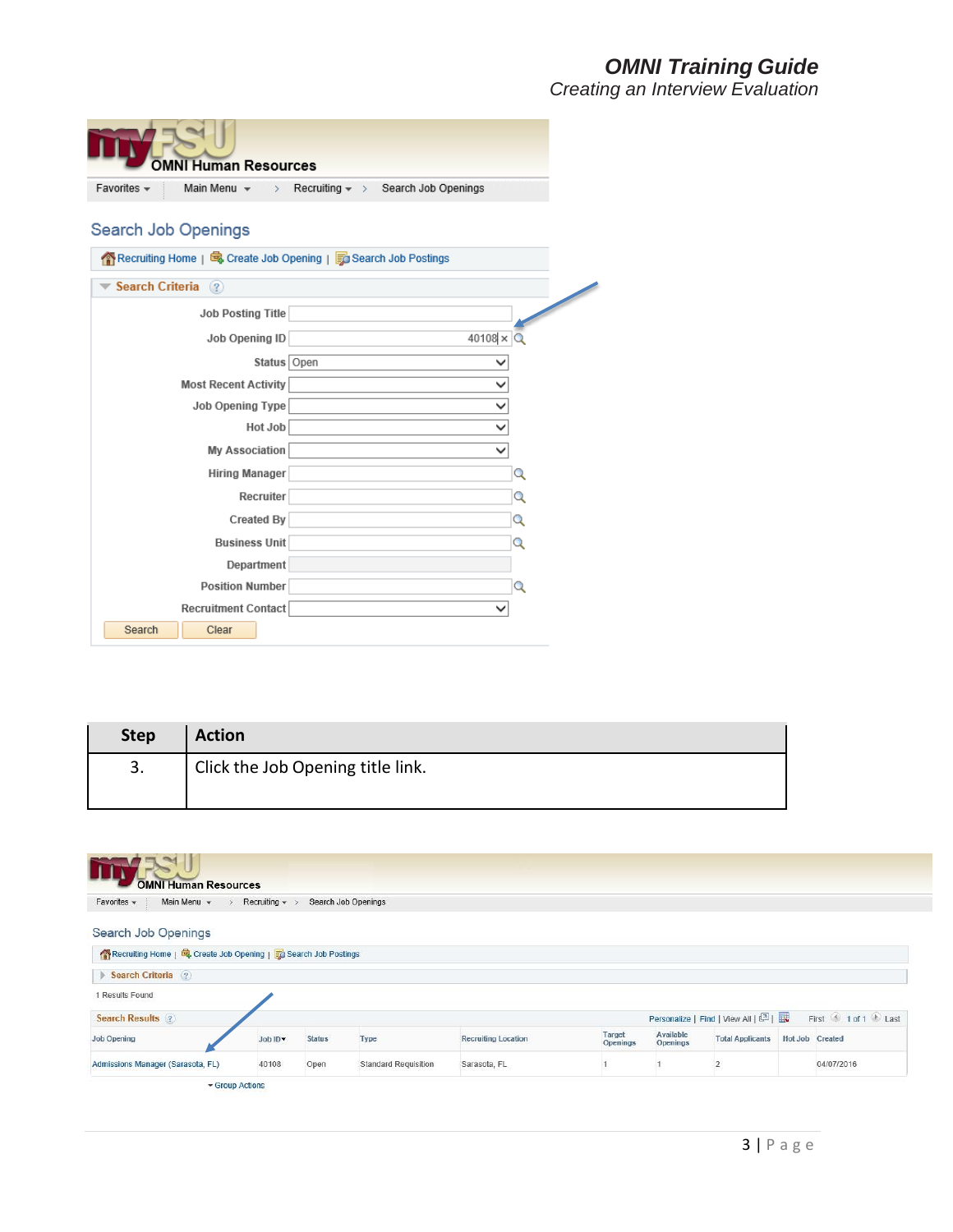| <b>Step</b> | <b>Action</b>                                                                                                                                                                               |
|-------------|---------------------------------------------------------------------------------------------------------------------------------------------------------------------------------------------|
| 4.          | Find the desired applicant in the list shown to create an interview evaluation.<br>Across from their name, click Other Actions > Recruiting Actions > Create<br><b>Interview Evaluation</b> |

|                          | Manage Job Opening                                                                                                                                           |                                     |                                   |                             |                             | ←Return   个Recruiting Home   雪 Search Job Openings   雪 Create New   FD Clone   ウ Refresh   中 Add Note   子 Print Job Opening         |                                                            |                                                                                                |       |             | Personalize                               |
|--------------------------|--------------------------------------------------------------------------------------------------------------------------------------------------------------|-------------------------------------|-----------------------------------|-----------------------------|-----------------------------|-------------------------------------------------------------------------------------------------------------------------------------|------------------------------------------------------------|------------------------------------------------------------------------------------------------|-------|-------------|-------------------------------------------|
|                          | Job Opening ID 40108<br>Job Posting Title Admissions Manager (Sarasota, FL)<br>Position Number 00056523 (Admissions Mgr)                                     | Job Code 9254 (Program Coordinator) |                                   |                             |                             |                                                                                                                                     | Status 010 Open<br>Business Unit FSU01 (FSU Business Unit) | Department 188000 (Ringling Center for the Arts)<br>Job Family ADMIN (Administrative Services) |       |             |                                           |
| <b>Applicants</b>        | <b>Applicant Screening</b>                                                                                                                                   |                                     | <b>Activity &amp; Attachments</b> | <b>Details</b>              |                             |                                                                                                                                     |                                                            |                                                                                                |       |             |                                           |
| All<br>(2)               |                                                                                                                                                              | Applied<br>(0)                      | Screen<br>(0)                     |                             | Route<br>(2)                | Interview<br>(0)                                                                                                                    | Offer<br>(0)                                               | Hire<br>(0)                                                                                    |       | Hold<br>(0) | Reject<br>(0)                             |
| Applicants ?             |                                                                                                                                                              |                                     |                                   |                             |                             |                                                                                                                                     |                                                            | Personalize   Find   View All   2                                                              |       |             | First $\bigcirc$ 1-2 of 2 $\bigcirc$ Last |
| Select                   | <b>Applicant Name</b>                                                                                                                                        | <b>Applicant ID</b>                 | <b>Vet Pref</b>                   | Application Date            | <b>Type</b>                 | Disposition                                                                                                                         | <b>Application</b>                                         | <b>Resume</b>                                                                                  | Route | Print       |                                           |
| $\Box$                   | Sus ie Seminole                                                                                                                                              |                                     | Y                                 | 04/25/2016 11:51PM Employee |                             | 050-Route                                                                                                                           | П                                                          | 目                                                                                              | 88    | a           | ▼ Other Actions                           |
|                          | Molly Mendenhall                                                                                                                                             |                                     |                                   |                             | 04/19/2016 12:15PM Employee | 050-Route                                                                                                                           | O                                                          | 目                                                                                              | දිරි  | 6           | ▼ Other Actions                           |
| $\Box$<br>Select All     | <b>Deselect All</b>                                                                                                                                          |                                     | N<br>Group Actions                |                             |                             | 《netturn   《Recruiting Home   雪 Search Job Openings   莺 Create New   『図 Clone   ☆ Refresh   ふ Add Note   <i>图</i> Print Job Opening |                                                            |                                                                                                |       |             |                                           |
|                          |                                                                                                                                                              |                                     |                                   |                             |                             |                                                                                                                                     |                                                            |                                                                                                |       |             |                                           |
| <b>Print Job Opening</b> |                                                                                                                                                              |                                     |                                   |                             |                             |                                                                                                                                     | Personalize                                                |                                                                                                |       |             | <b>Top of Page</b>                        |
|                          | Status 010 Open<br>Business Unit FSU01 (FSU Business Unit)<br>Department 188000 (Ringling Center for the Arts)<br>Job Family ADMIN (Administrative Services) |                                     |                                   |                             |                             |                                                                                                                                     |                                                            |                                                                                                |       |             |                                           |
|                          |                                                                                                                                                              |                                     |                                   |                             |                             |                                                                                                                                     |                                                            |                                                                                                |       |             |                                           |

| Application       | <b>RESULTE</b> | <b>KUULU</b> | <b>PHIL</b> |                 |                                         |  |                                                             |    |
|-------------------|----------------|--------------|-------------|-----------------|-----------------------------------------|--|-------------------------------------------------------------|----|
|                   | 閆              | ôô           | 6           | ▼ Other Actions |                                         |  |                                                             |    |
|                   | 目              | ôô           | 6           | ▼ Other Ac      | Recruiting Actions<br>Applicant Actions |  | Create Interview Evaluation                                 | ΝÇ |
|                   |                |              |             |                 |                                         |  | Prepare / View Job Offer<br>View / Edit Application Details |    |
| Print Job Opening |                |              |             |                 | Top of Page                             |  | RECRUITER ONLY - Edit Disposition                           |    |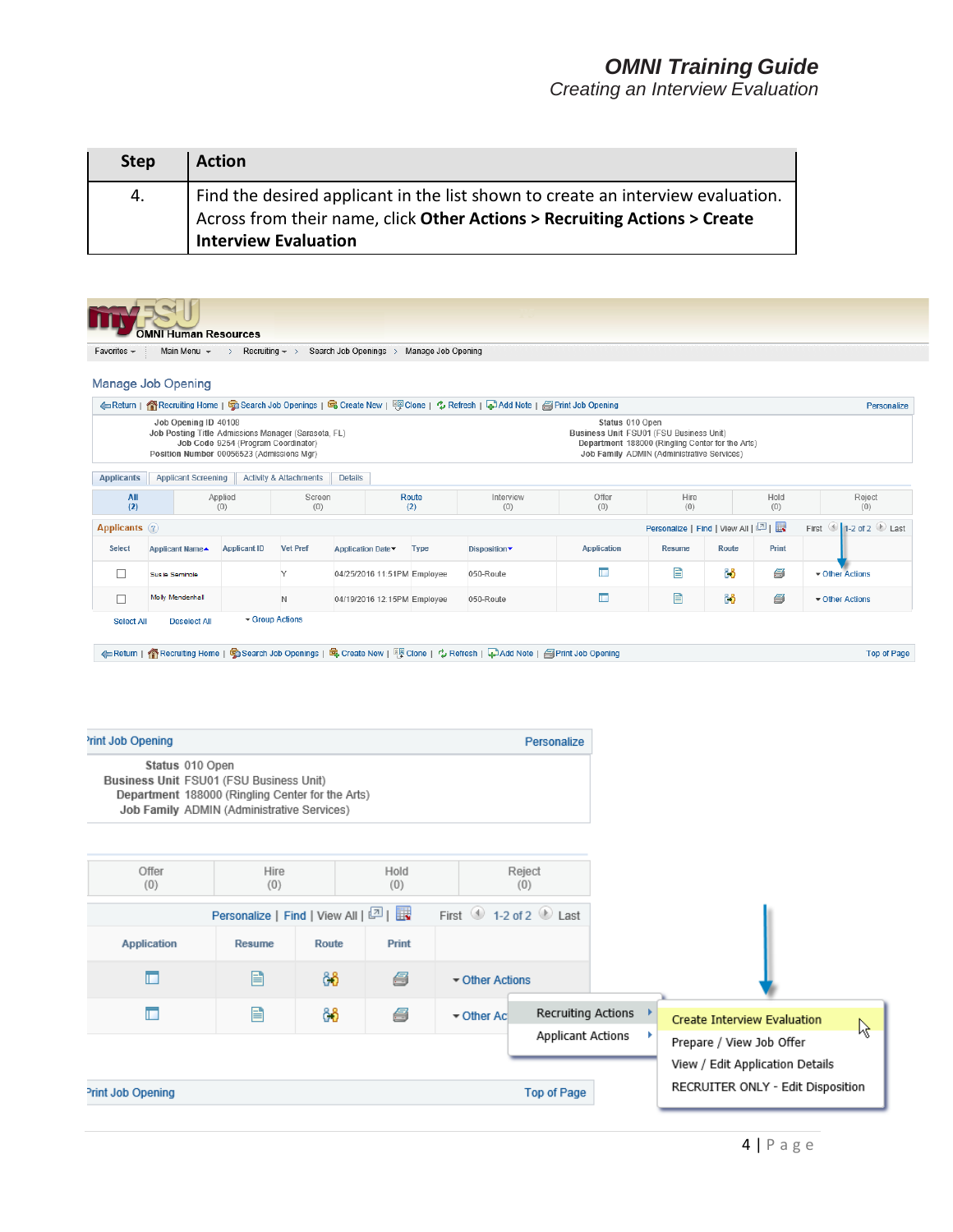| <b>Step</b> | <b>Action</b>                         |
|-------------|---------------------------------------|
| 5.          | I Enter or Select the Interview Date. |

# **Interview Evaluation**

| ←Return<br>Submit<br>Save as Draft                              |    |
|-----------------------------------------------------------------|----|
| Name Susie Seminole<br>Applicant ID 123456<br>Status 010 Active |    |
| <b>Evaluation</b>                                               |    |
| *Interview Date 12/16/2015                                      | 31 |
| *Interview Type                                                 | ▼  |
| Recommendation                                                  |    |
| <b>Overall Rating</b>                                           | v  |
| Recommendation                                                  | v  |
| <b>Comments</b><br>۸                                            | ø  |
|                                                                 |    |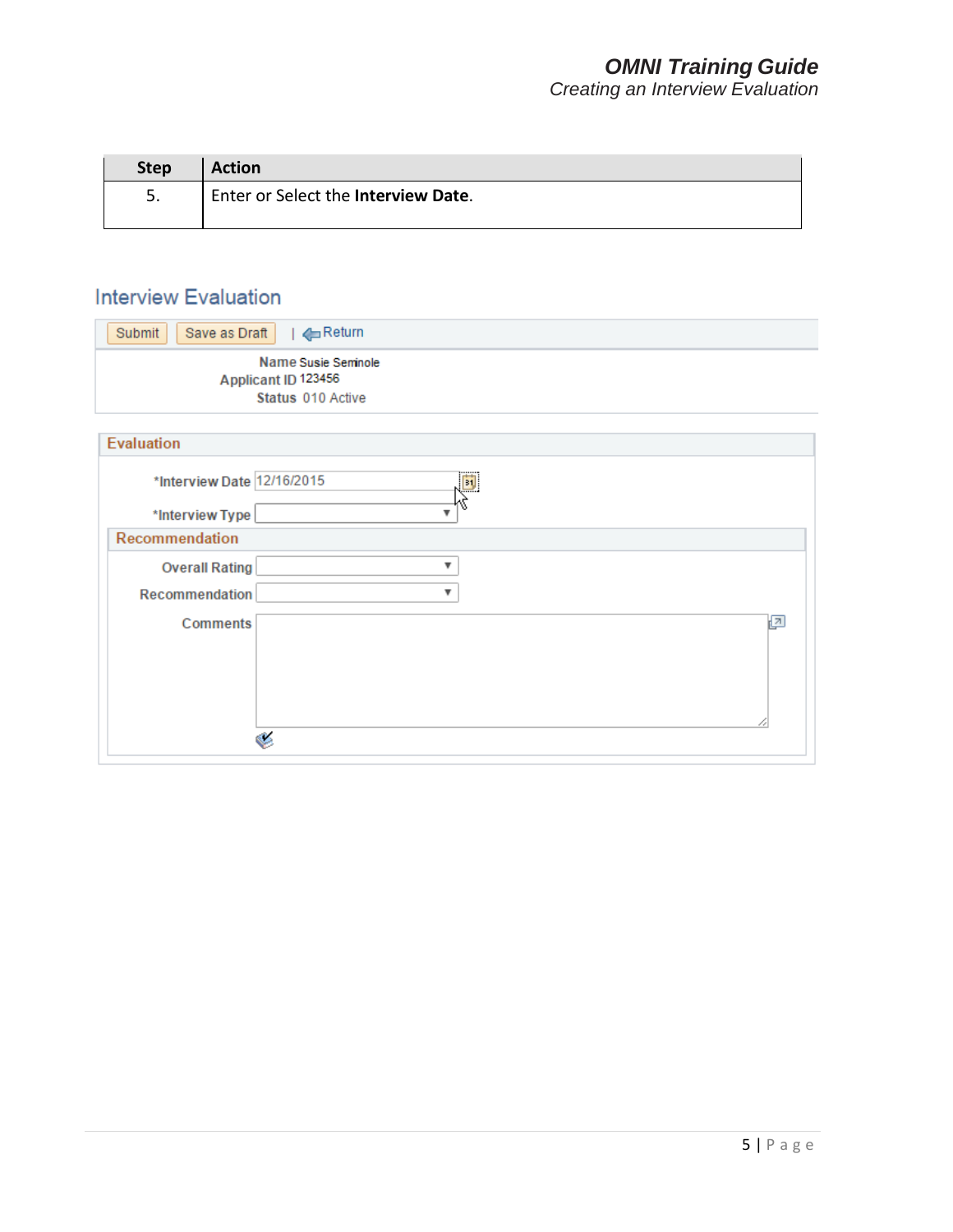| <b>Step</b> | <b>Action</b>                                                                                        |
|-------------|------------------------------------------------------------------------------------------------------|
| 6.          | Click the drop down menu for <b>Interview Type</b> & choose the appropriate type<br>from list shown. |

| Submit<br>Save as Draft                                      | EReturn                                    |     |   |
|--------------------------------------------------------------|--------------------------------------------|-----|---|
|                                                              | Name Susie Seminole<br>Applicant ID 123456 |     |   |
|                                                              | Status 010 Active                          |     |   |
| <b>Evaluation</b>                                            |                                            |     |   |
|                                                              |                                            |     |   |
| *Interview Date 12/16/2015                                   |                                            | Ë   |   |
| *Interview Type                                              |                                            | ▼ : |   |
| Recommendation                                               | <b>VA</b>                                  |     |   |
| Overall Rating Inhouse1<br>Recommendation<br><b>Comments</b> | Campus<br>Inhouse2<br>Inhouse3<br>Phone    |     | ø |
|                                                              |                                            |     |   |
|                                                              |                                            |     |   |
|                                                              | ❤                                          |     |   |
|                                                              |                                            |     |   |
|                                                              |                                            |     |   |
|                                                              |                                            |     |   |
|                                                              |                                            |     |   |
|                                                              |                                            |     |   |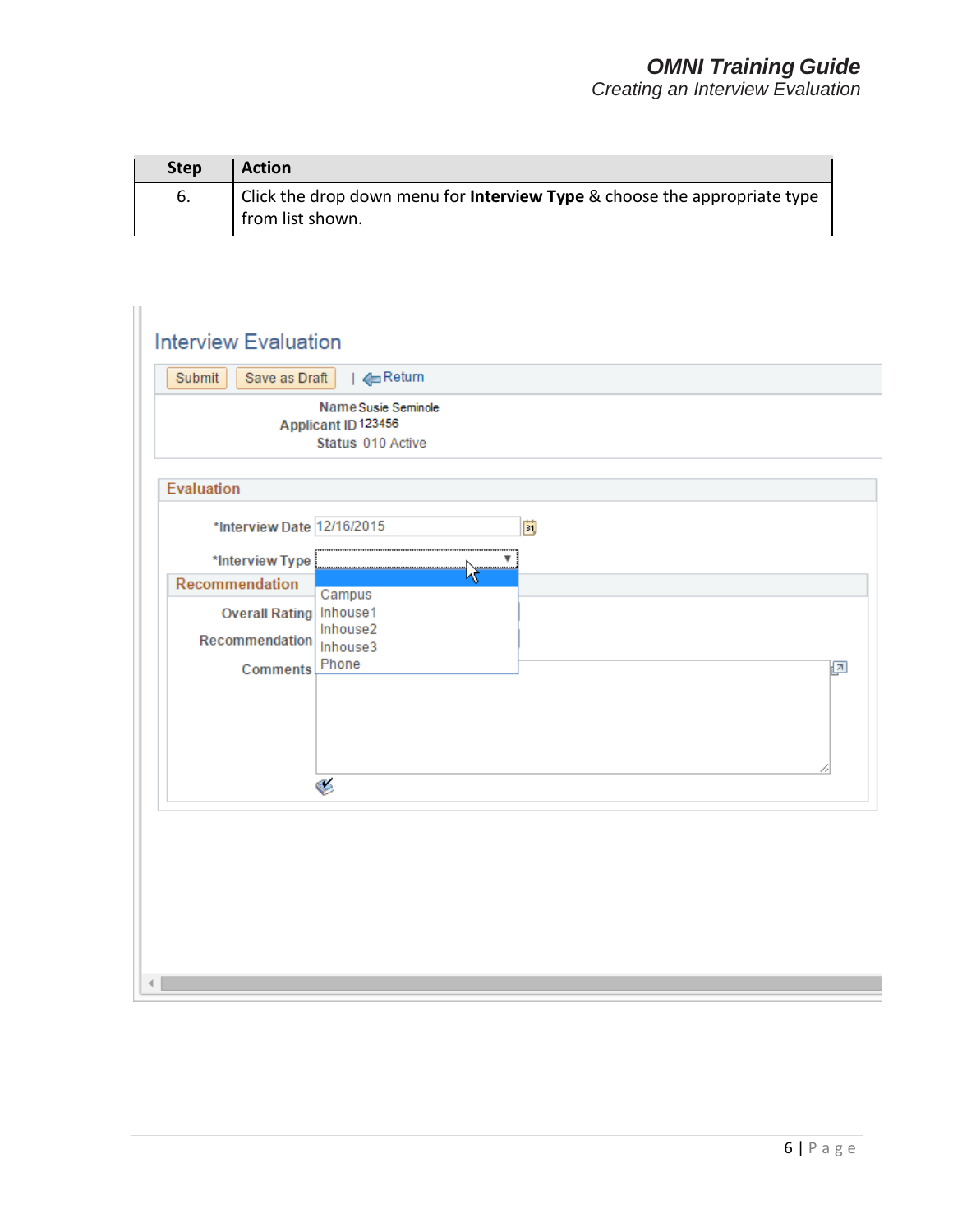#### *OMNI Training Guide Creating an Interview Evaluation*

**Step Action** 7. Under the **Interview Ratings** column, select the applicant's rating from the drop down menu for all categories listed: **Communication Skills, Education/Training, Technical Skills, and Work Experience**. Note: there is only one system rating category for Faculty evaluations (Overall Qualifications). If desired, enter job-related notes in the comment fields. Do not make any comments that may be interpreted as discriminatory.**Exercise - Main Manuel And Personnels** Main Menu  $\star$  > Recruiting  $\star$  > Search Job Openings > Manage Job Opening Favorites -Name Susie Seminole<br>Applicant ID 123456<br>Status 010 Active Job Posting Title Admissions Manager (Sarasota, FL) Job Opening ID 40108<br>Job Opening ID 40108 Evaluation Find First  $\textcircled{\tiny{\textcircled{\tiny 1-4}}}$  of 4  $\textcircled{\tiny{\textcircled{\tiny 1-4}}}$  Last **Interview Ratings** \*Interview Date 12/20/2016 H Category Communication Skills \*Interview Type Inhouse1  $\overline{\mathsf{v}}$ Interview Rating Excellent  $\checkmark$ Score 5 Recommendation  $\overline{\mathbf{z}}$ Comment Clear and concise thought process. **Overall Rating**  $\checkmark$ Recommendation  $\overline{\phantom{0}}$ Comments O 눎 Category Education/Training Interview Rating Excellent  $\overline{\mathsf{v}}$ Score 5 Comment Training certifications exceeds expectations.  $\sqrt{2}$ Category Technical Skills Interview Rating Excellent  $\checkmark$ Score 5 Comment Certifications obtained indicate a high level of technical skills.  $\overline{\mathbf{z}}$ ē Category Work Experience **Interview Rating** Score 0 verage<br>«**cellent**  $\sqrt{2}$ Commen  $\mathbb{R}$ **Vot Qualified** Submit | Save as Draft | | CReturn Top of Page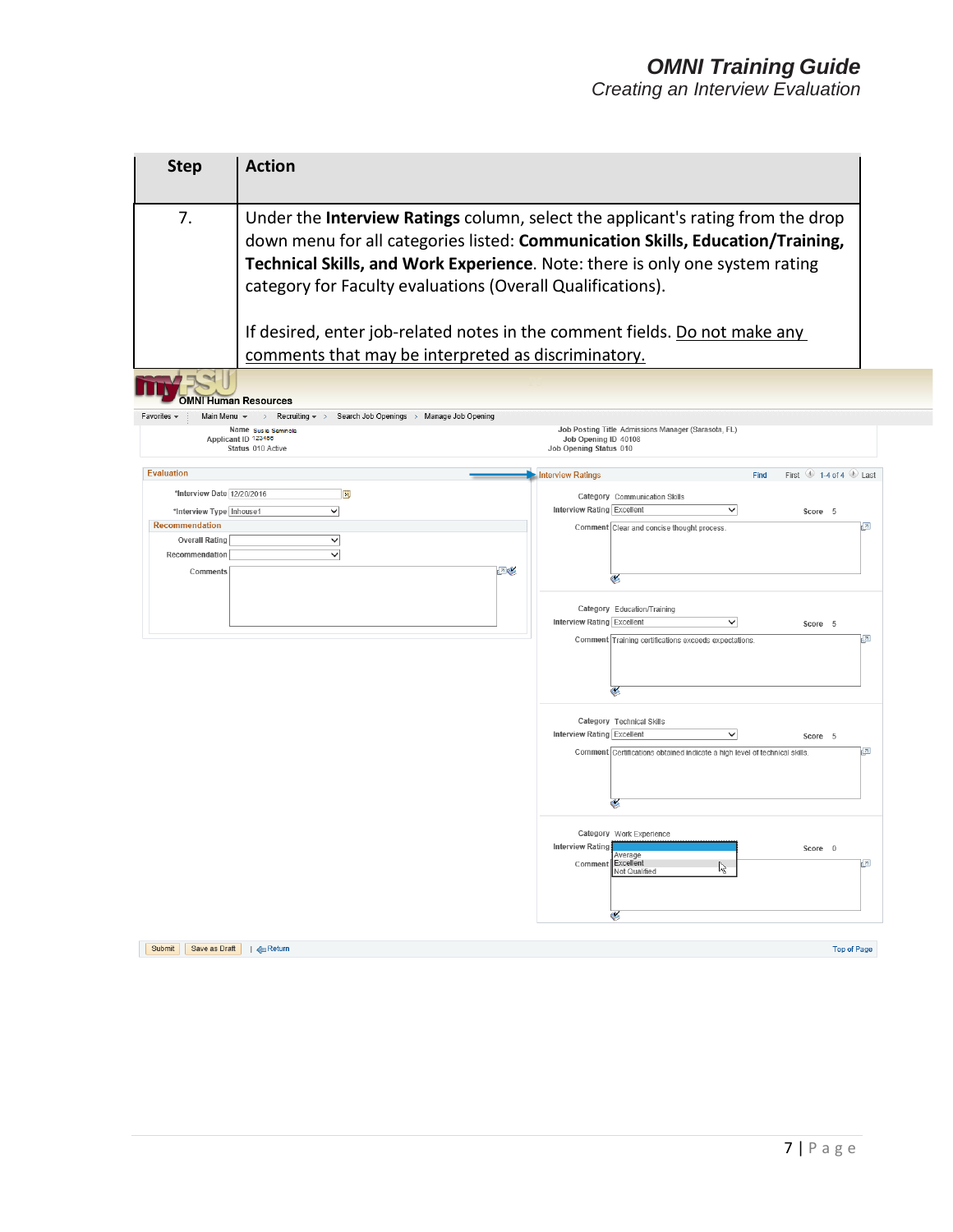| <b>Step</b> | <b>Action</b>                                                             |
|-------------|---------------------------------------------------------------------------|
| 8.          | Use the drop down menu to select the applicable Overall Rating. Leave the |
|             | <b>Recommendation blank.</b>                                              |
|             | Enter any job-related comments in the Comments area.                      |

| Favorites -<br>Main Menu $\star$ > Recruiting $\star$ > Search Job Openings > Manage Job Opening<br>Name Susie Seminole<br>Applicant ID 123456<br>Status 010 Active |    | Job Posting Title Admissions Manager (Sarasota, FL)<br>Job Opening ID 40108<br>Job Opening Status 010                                                                       |
|---------------------------------------------------------------------------------------------------------------------------------------------------------------------|----|-----------------------------------------------------------------------------------------------------------------------------------------------------------------------------|
| <b>Evaluation</b>                                                                                                                                                   |    | First $\bullet$ 1-4 of 4 $\bullet$ Last<br><b>Interview Ratings</b><br>Find                                                                                                 |
| *Interview Date 12/20/2016<br>$\mathbf{B}$<br>*Interview Type Inhouse1<br>$\checkmark$                                                                              |    | Category Communication Skills<br>Interview Rating Excellent<br>$\checkmark$<br>Score 5                                                                                      |
| <b>Recommendation</b><br><b>Overall Rating</b><br>Average<br>Recommendation<br>Excellent<br>R<br>Not Qualified<br>Comments                                          | ⊡≪ | Ð<br>Comment Clear and concise thought process.<br>≤                                                                                                                        |
|                                                                                                                                                                     |    | Category Education/Training<br>Interview Rating Excellent<br>$\checkmark$<br>Score 5<br>$\sqrt{2}$<br>Comment Training certifications exceeds expectations.                 |
|                                                                                                                                                                     |    | ×<br>Category Technical Skills<br>Interview Rating Excellent<br>$\checkmark$<br>Score 5<br>łд<br>Comment Certifications obtained indicate a high level of technical skills. |
|                                                                                                                                                                     |    | ℭ<br>Category Work Experience<br>Interview Rating Excellent<br>$\checkmark$<br>Score 5<br>$\sqrt{2}$<br>Comment Sufficient work experience.                                 |
|                                                                                                                                                                     |    | ថ                                                                                                                                                                           |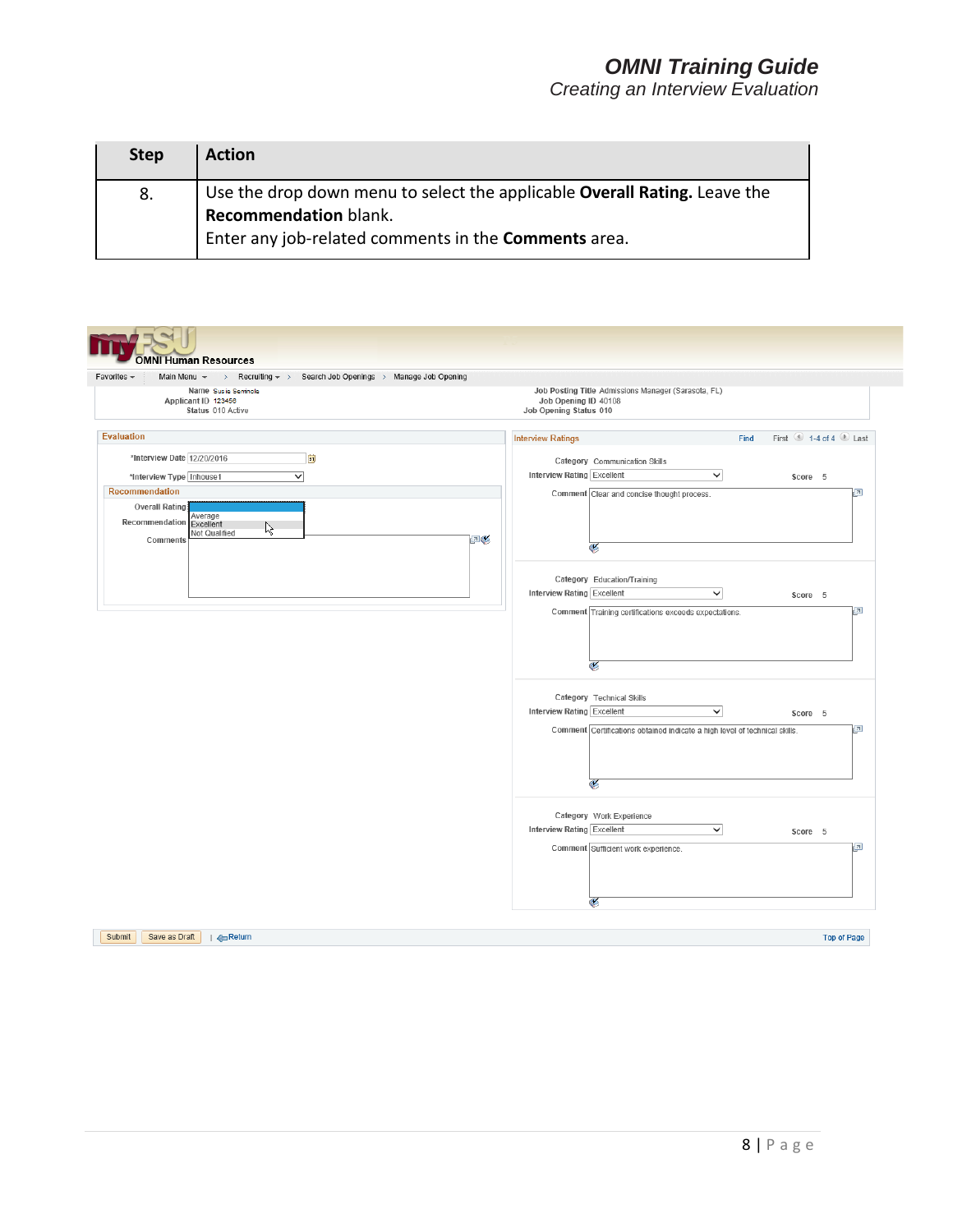| <b>Step</b> | <b>Action</b>                                                                                                                                                                                                                                                                                           |
|-------------|---------------------------------------------------------------------------------------------------------------------------------------------------------------------------------------------------------------------------------------------------------------------------------------------------------|
| 9.          | Click the Submit button.                                                                                                                                                                                                                                                                                |
|             | NOTE: The interview evaluation must be submitted in order to be considered<br>complete. Use the Save as Draft button to save your work for completion at a<br>later time. To return to a saved interview evaluation, click on the applicant's<br>name from the pool then the Interview Evaluation link. |

| <b>OMNI Human Resources</b>                                                                                                                                            |                                                                                                                                                                                     |
|------------------------------------------------------------------------------------------------------------------------------------------------------------------------|-------------------------------------------------------------------------------------------------------------------------------------------------------------------------------------|
| Favorites -<br>Main Menu $\star$ > Recruiting $\star$ > Search Job Openings > Manage Job Opening<br>Name Sus ie Seminole<br>Applicant ID 123456<br>Status 010 Active   | Job Posting Title Admissions Manager (Sarasota, FL)<br>Job Opening ID 40108<br>Job Opening Status 010                                                                               |
| <b>Evaluation</b>                                                                                                                                                      | <b>Interview Ratings</b><br>First $\bigcirc$ 1-4 of 4 $\bigcirc$ Last<br>Find                                                                                                       |
| *Interview Date 12/20/2016<br>$\mathbf{B}$<br>$\overline{\mathsf{v}}$<br>*Interview Type Inhouse1<br><b>Recommendation</b><br>Overall Rating Excellent<br>$\checkmark$ | Category Communication Skills<br>Interview Rating Excellent<br>$\checkmark$<br>Score 5<br>Comment Clear and concise thought process.<br>$\sqrt{2}$                                  |
| $\overline{\mathsf{v}}$<br>Recommendation<br>⊡≪<br>Comments                                                                                                            | $\mathbf{C}$                                                                                                                                                                        |
|                                                                                                                                                                        | Category Education/Training<br>Interview Rating Excellent<br>$\checkmark$<br>Score 5<br>$\overline{\mathbf{z}}$<br>Comment Training certifications exceeds expectations.            |
|                                                                                                                                                                        | ⊛<br>Category Technical Skills<br>Interview Rating Excellent<br>$\checkmark$<br>Score 5<br>$\sqrt{2}$<br>Comment Certifications obtained indicate a high level of technical skills. |
|                                                                                                                                                                        | G<br>Category Work Experience<br>Interview Rating Excellent<br>$\checkmark$<br>Score 5<br>Comment Sufficient work experience.<br>л                                                  |
|                                                                                                                                                                        | ≪                                                                                                                                                                                   |
| Submit<br>Save as Draft<br>  <mreturn< td=""><td><b>Top of Page</b></td></mreturn<>                                                                                    | <b>Top of Page</b>                                                                                                                                                                  |